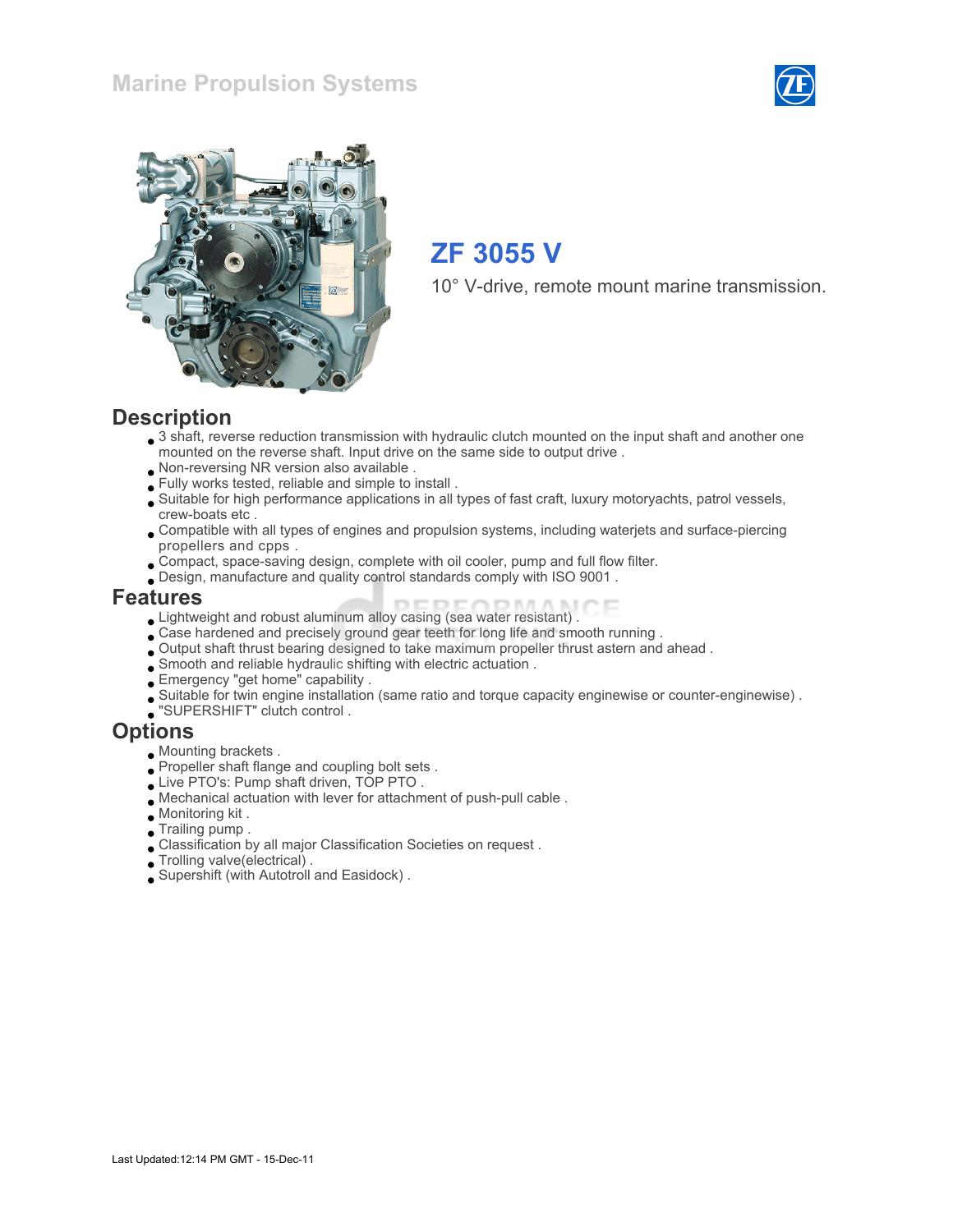

## Pleasure Duty

| <b>RATIOS</b>                                                                                 | MAX.<br>POWER/RPM<br><b>TORQUE</b> |      |           |                                            |           | <b>INPUT POWER CAPACITY</b> |    |          |           |          |            |
|-----------------------------------------------------------------------------------------------|------------------------------------|------|-----------|--------------------------------------------|-----------|-----------------------------|----|----------|-----------|----------|------------|
|                                                                                               | Nm                                 | ftlb | <b>kW</b> | hp                                         | <b>kW</b> | hp                          | kW | hp       | kW        | hp       | <b>RPM</b> |
|                                                                                               |                                    |      |           |                                            | 2100 rpm  |                             |    | 2300 rpm |           | 2450 rpm |            |
| $ 1.351^{\star},\, 1.486^{\star},\, 1.750^{\star},\, 2.034,$<br>2.259*. 2.520. 2.750*. 3.000* | 6197                               | 4571 |           | 0.6489 0.8702 1363  1827  1492  2001       |           |                             |    |          | 1590 2132 |          | 2600       |
| $\blacksquare$ 3.280*                                                                         | 5578                               | 4114 |           | 0.5841 0.7833 1227  1645  1343  1802  1431 |           |                             |    |          |           | 1919     | 2600       |

\* Special Order Ratio.

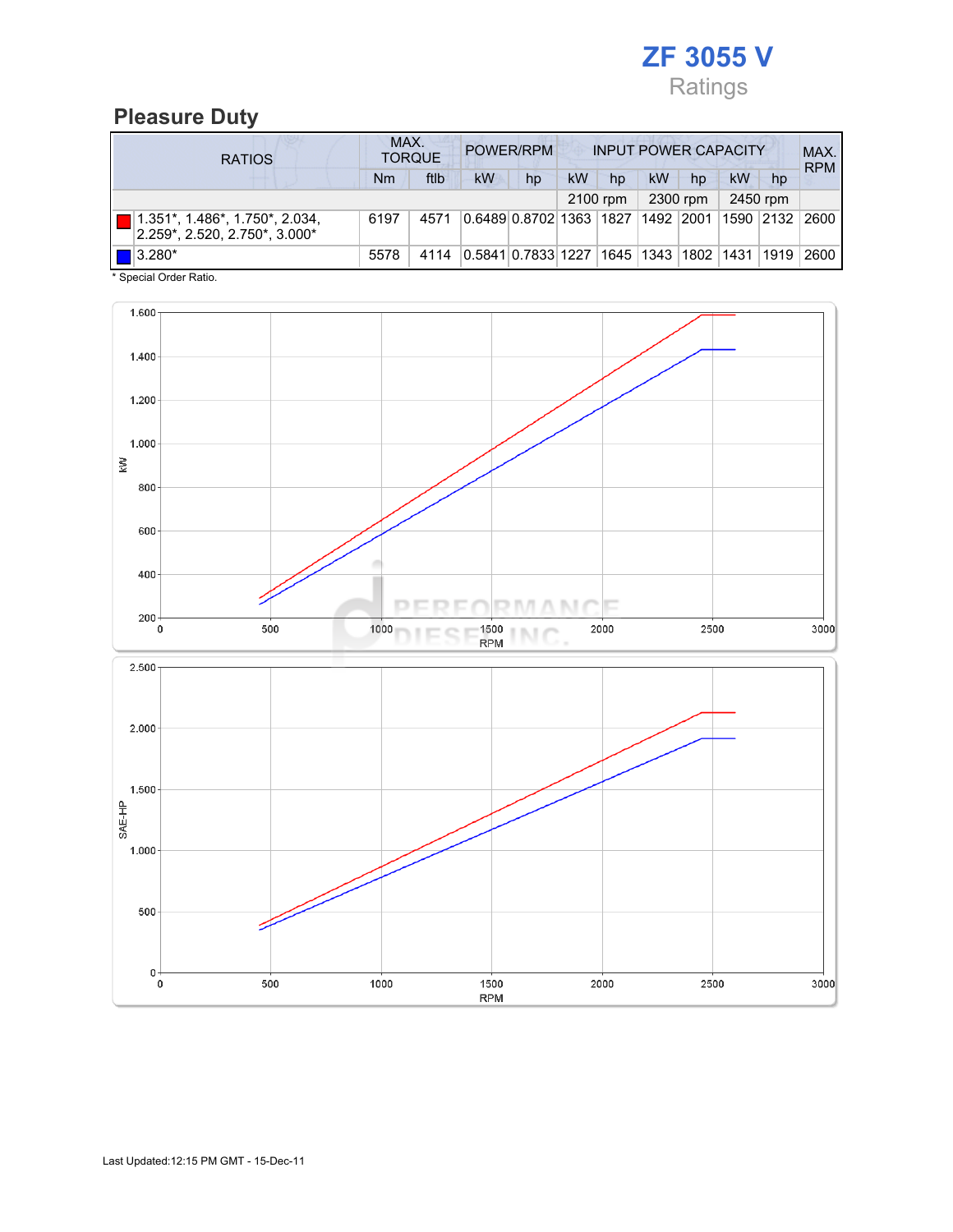

# Light Duty

| <b>RATIOS</b>                                                                     | MAX.<br>POWER/RPM<br><b>INPUT POWER CAPACITY</b><br><b>TORQUE</b> |      |                                                         |    |          |    |    |           |           | MAX.<br><b>RPM</b> |      |
|-----------------------------------------------------------------------------------|-------------------------------------------------------------------|------|---------------------------------------------------------|----|----------|----|----|-----------|-----------|--------------------|------|
|                                                                                   | Nm                                                                | ftlb | kW                                                      | hp | kW       | hp | kW | hp        | kW        | hp                 |      |
|                                                                                   |                                                                   |      |                                                         |    | 2100 rpm |    |    | 2300 rpm  |           | 2450 rpm           |      |
| $\blacksquare$ 1.351*, 1.486*, 1.750*, 2.034,<br>$2.259$ *, 2.520, 2.750*, 3.000* | 5584                                                              | 4119 | 0.5847 0.7841 1228  1647                                |    |          |    |    | 1345 1803 | 1433 1921 |                    | 2600 |
| $\blacksquare$ 3.280*<br>$*$ On a simil Onder Definition                          | 5113                                                              | 3771 | 0.5354 0.7180 1124  1508  1231  1651  1312  1759   2600 |    |          |    |    |           |           |                    |      |

Special Order Ratio.

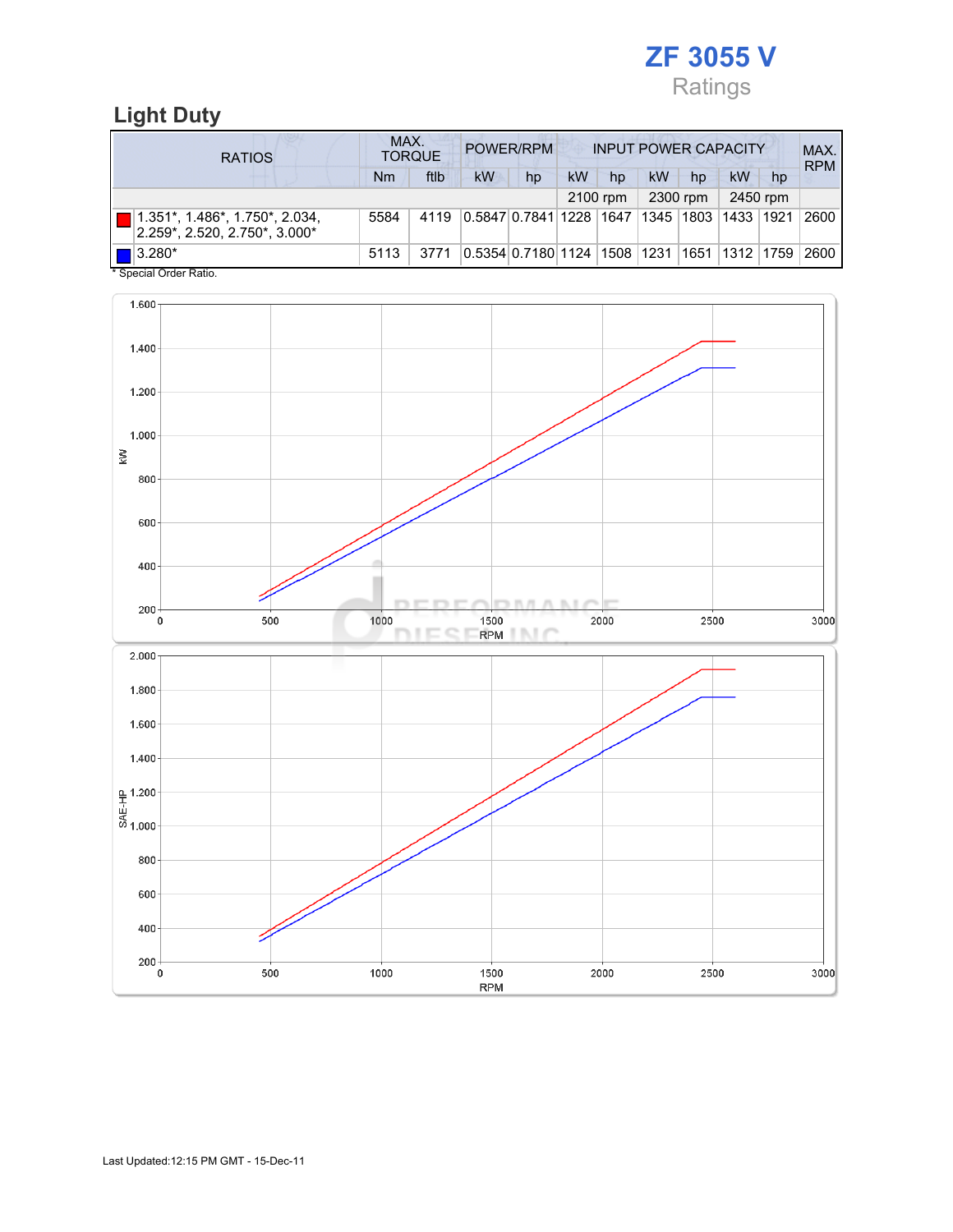# ZF 3055 V Ratings

# Medium Duty

| <b>RATIOS</b>                                                          | <b>MAX. TORQUE POWER/RPM</b> |      |                                                       |    |           | <b>INPUT POWER CAPACITY</b> |     |          |                |    |            |  |
|------------------------------------------------------------------------|------------------------------|------|-------------------------------------------------------|----|-----------|-----------------------------|-----|----------|----------------|----|------------|--|
|                                                                        | Nm                           | ftlb | <b>kW</b>                                             | hp | <b>kW</b> | hp                          | kW  | hp       | kW             | hp | <b>RPM</b> |  |
|                                                                        |                              |      |                                                       |    |           | 1800 rpm                    |     | 2100 rpm | 2250 rpm       |    |            |  |
| $1.351^*$ , $1.486^*$ , $1.750^*$ , $2.034$ ,<br>2.259*, 2.520, 2.750* | 5260                         | 3880 | 0.5508 0.7386 991  1330  1157  1551  1239  1662       |    |           |                             |     |          |                |    | 2600       |  |
| $\blacksquare$ 3.000*                                                  | 5091                         | 3755 | 0.5331 0.7149 960  1287  1119  1501  1199  1608  2600 |    |           |                             |     |          |                |    |            |  |
| $\blacksquare$ 3.280*<br>* Concial Order Datio                         | 4347                         | 3206 | 0.4552 0.6104 819  1099                               |    |           |                             | 956 |          | 1282 1024 1373 |    | 2600       |  |

Special Order Ratio.

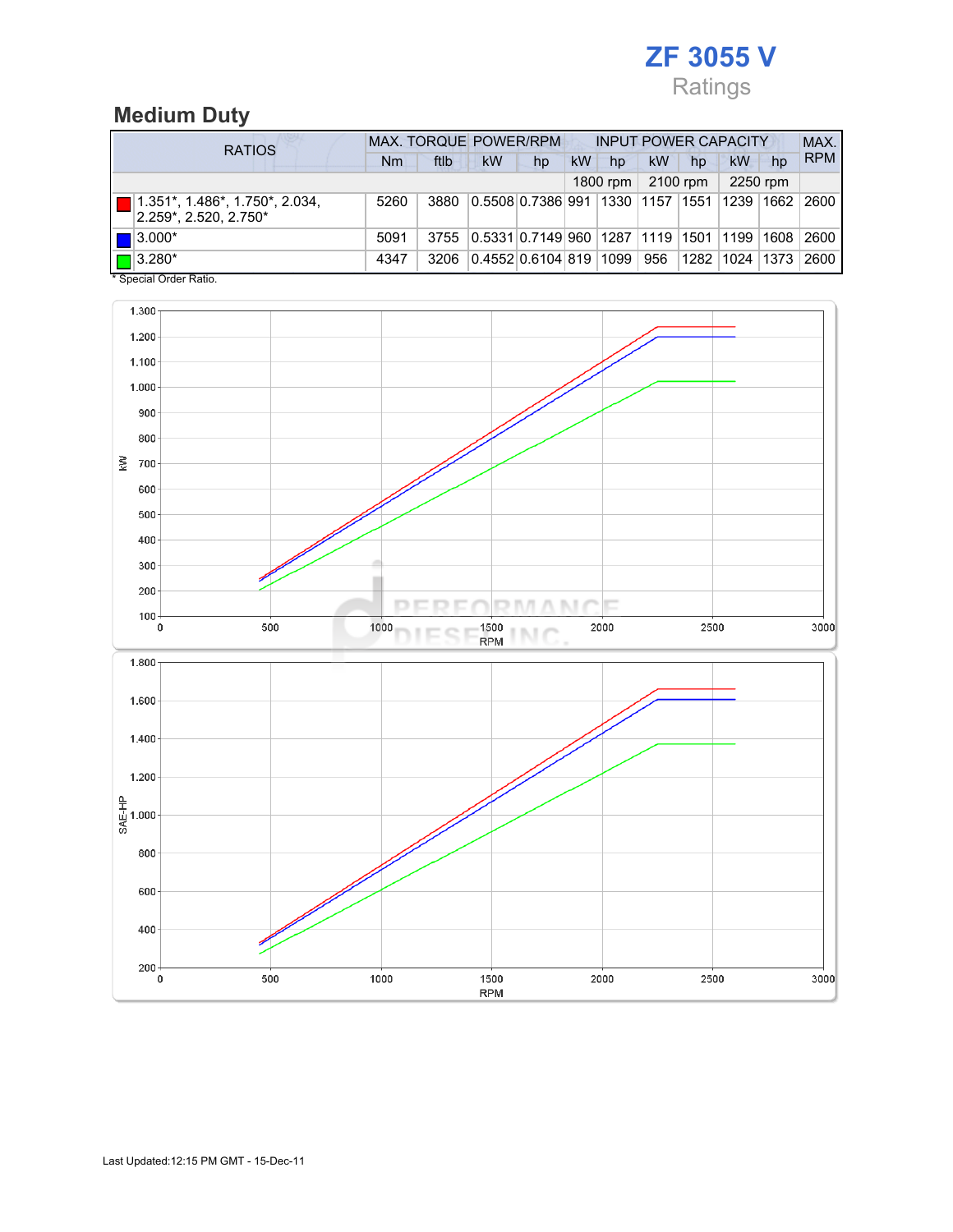# ZF 3055 V **Dimensions**



| Angle          |  | B <sub>1</sub> |  | H1 | H2 |                            |  |  |            |                                                                                                                  |  |  |
|----------------|--|----------------|--|----|----|----------------------------|--|--|------------|------------------------------------------------------------------------------------------------------------------|--|--|
| 10.0           |  |                |  |    |    |                            |  |  |            | $327 (12.8) 365 (14.4) 365 (14.4) 218 (8.59) 665 (26.2) 418 (16.4) 452 (15.5) 253 (9.96) 38.5 (1.51) 153 (6.02)$ |  |  |
| Weight kg (lb) |  |                |  |    |    | Oil Capacity Litre (US qt) |  |  |            |                                                                                                                  |  |  |
| 505(1,111)     |  |                |  |    |    |                            |  |  | 31.0(32.9) |                                                                                                                  |  |  |

#### **Output Coupling Dimensions NO NA** ìΕ л МC

ò ×

|    |             |       |  |              |    |                                                         | <b>Bolt Holes</b> |              |      |  |
|----|-------------|-------|--|--------------|----|---------------------------------------------------------|-------------------|--------------|------|--|
|    |             |       |  |              |    |                                                         | No.               | Diameter (E) |      |  |
| mm | $\ln$ $\ln$ | in mm |  | $\mathsf{m}$ | mm |                                                         |                   | mm           |      |  |
|    |             |       |  |              |    | 225   8.86   190   7.48   145   5.71   25.0   0.98   12 |                   | 22.2         | 0.87 |  |